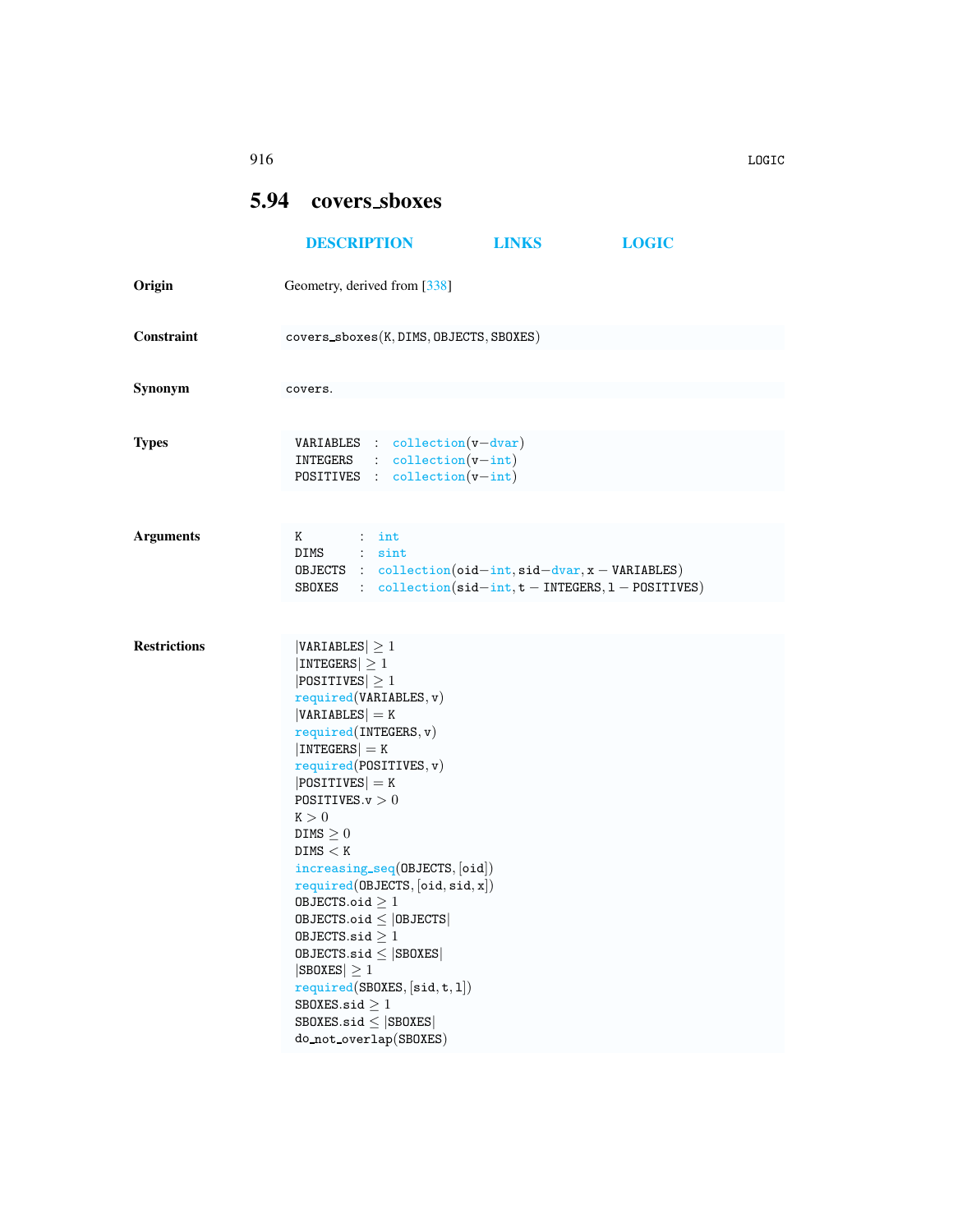Holds if, for each pair of objects  $(O_i, O_j)$ ,  $i < j$ ,  $O_i$  covers  $O_j$  with respect to a set of dimensions depicted by DIMS.  $O_i$  and  $O_j$  are objects that take a shape among a set of shapes. Each *shape* is defined as a finite set of shifted boxes, where each shifted box is described by a box in a K-dimensional space at a given offset (from the origin of the shape) with given sizes. More precisely, a *shifted box* is an entity defined by its shape id sid, shift offset t, and sizes l. Then, a shape is defined as the union of shifted boxes sharing the same shape id. An *object* is an entity defined by its unique object identifier oid, shape id sid and origin x.

An object  $O_i$  *covers* an object  $O_j$  with respect to a set of dimensions depicted by DIMS if and only if, for all shifted box  $s_j$  of  $O_j$ , there exists a shifted box  $s_i$  of  $O_i$  such that:

- For all dimensions  $d \in$  DIMS, (1) the start of  $s_i$  in dimension d is less than or equal to the start of  $s_j$  in dimension d, and (2) the end of  $s_j$  in dimension d is less than or equal to the end of  $s_i$  in dimension d.
- There exists a dimension d where, (1) the start of  $s_i$  in dimension d coincide with the start of  $s_j$  in dimension d, or (2) the end of  $s_i$  in dimension d coincide with the end of  $s_j$  in dimension d.

| $2, \{0,1\},\$   |                                                                                             |
|------------------|---------------------------------------------------------------------------------------------|
| $\circ$ id $-1$  | $\texttt{sid} - 1 \quad \texttt{x} - \langle 1, 1 \rangle$ , \                              |
| $\mathsf{oid}-2$ | $\texttt{sid} - 2 \quad \texttt{x} - \langle 2, 2 \rangle$ ,                                |
| oid $- \, 3$     | $\mathbf{x} - \langle 2, 3 \rangle$<br>$\texttt{sid}-4$                                     |
| $sid-1$          | $\mathsf{t} - \langle 0,0 \rangle \quad \mathsf{1} - \langle 3,3 \rangle$ ,                 |
| $\verb sid-1 $   | $t - \langle 3, 0 \rangle$ $1 - \langle 2, 2 \rangle$ ,                                     |
| $sid-2$          | $t - \langle 0, 0 \rangle$ $1 - \langle 2, 2 \rangle$ , $\setminus$                         |
| $\mathsf{sid}-2$ | $\mathtt{t} - \langle 2, 0 \rangle$<br>$1 - \langle 1, 1 \rangle$ ,                         |
| $\verb sid  - 3$ | $\texttt{t} - \langle 0, 0 \rangle$<br>$1 - \langle 2, 2 \rangle$ , /                       |
|                  | $\texttt{sid} - 3 \quad \texttt{t} - \langle 2, 1 \rangle \quad 1 - \langle 1, 1 \rangle$ , |
| $\texttt{sid}-4$ | $\mathbf{t} - \langle 0, 0 \rangle$<br>$1 - \langle 1, 1 \rangle$                           |

Figure [5.210](#page-2-0) shows the objects of the example. Since  $O_1$  covers both  $O_2$  and  $O_3$ , and since  $O_2$  covers  $O_3$ , the covers sboxes constraint holds.

<span id="page-1-0"></span>

| <b>Typical</b>    | 0BJECTS >1                                                                                                                                                                                                                                                     |  |  |  |  |
|-------------------|----------------------------------------------------------------------------------------------------------------------------------------------------------------------------------------------------------------------------------------------------------------|--|--|--|--|
| <b>Symmetries</b> | • Items of SBOXES are permutable.<br>• Items of OBJECTS.x, SBOXES.t and SBOXES.1 are permutable (same permutation<br>used).                                                                                                                                    |  |  |  |  |
| Arg. properties   | Suffix-contractible wrt. OBJECTS.                                                                                                                                                                                                                              |  |  |  |  |
| <b>Remark</b>     | One of the eight relations of the <i>Region Connection Calculus</i> [338]. The constraint<br>covers sboxes is a relaxation of the original relation since it requires that each shifted<br>box of an object is covered by one shifted box of the other object. |  |  |  |  |
| See also          | common keyword:<br>coveredby_sboxes,<br>contains_sboxes,<br>meet_sboxes $(rcc8)$ ,<br>disjoint_sboxes, equal_sboxes, inside_sboxes,<br>$non_0$ verlap_sboxes(geometrical constraint logic), overlap_sboxes( $rcc8$ ).                                          |  |  |  |  |

## Example

Purpose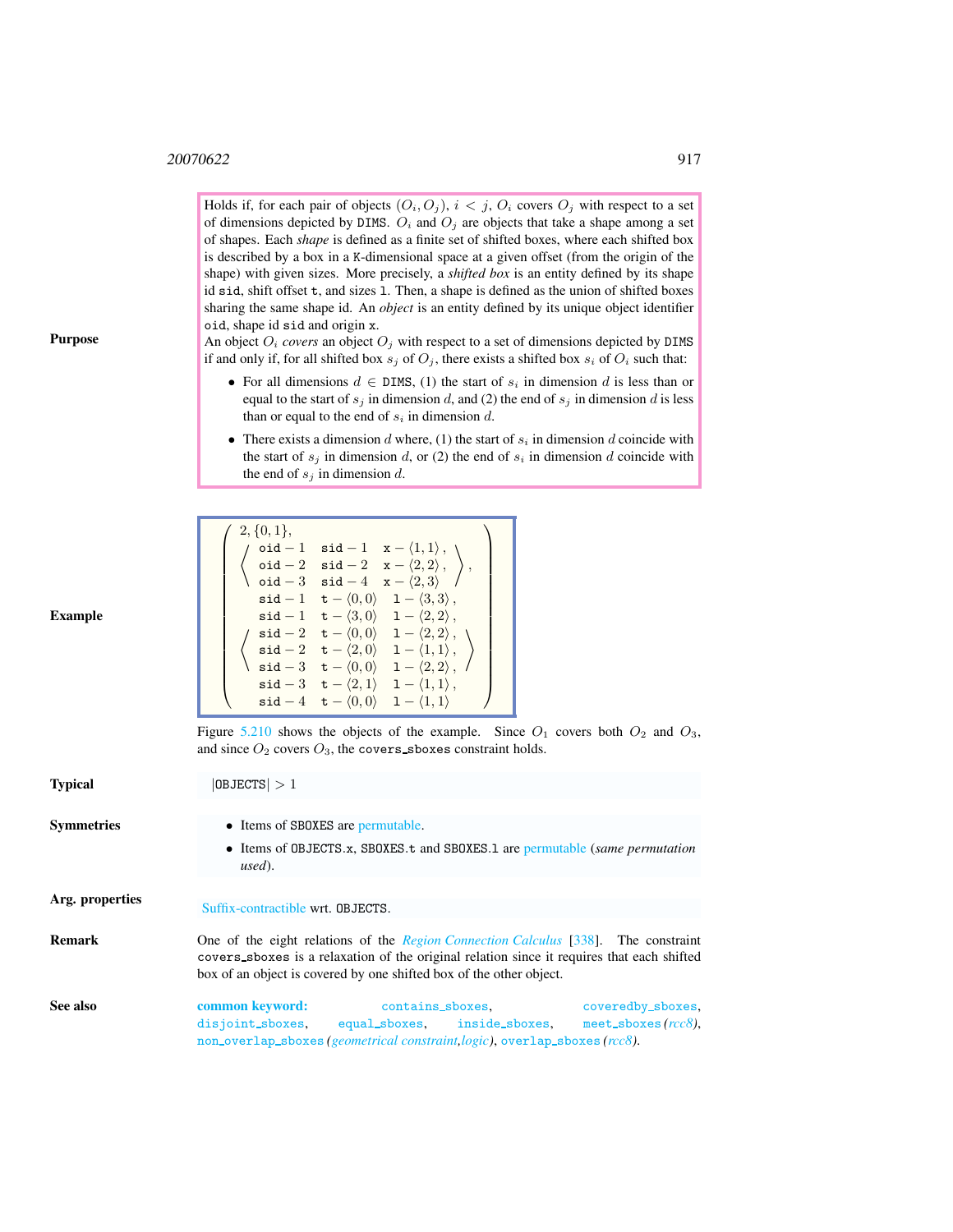

<span id="page-2-0"></span>(D) Three objects  $O_1$ ,  $O_2$ ,  $O_3$ , where  $O_1$  covers both  $O_2$  and  $O_3$ and where  $O_2$  covers  $O_3$ 

Figure 5.210: (D) the three objects  $O_1$ ,  $O_2$ ,  $O_3$  of the **Example** slot respectively assigned shapes  $S_1$ ,  $S_2$ ,  $S_4$ ; (A), (B), (C) shapes  $S_1$ ,  $S_2$ ,  $S_3$  and  $S_4$  are respectively made up from 2, 2, 2 and 1 single shifted box.

Keywords constraint type: logic. geometry: geometrical constraint, rcc8. miscellaneous: obscure.